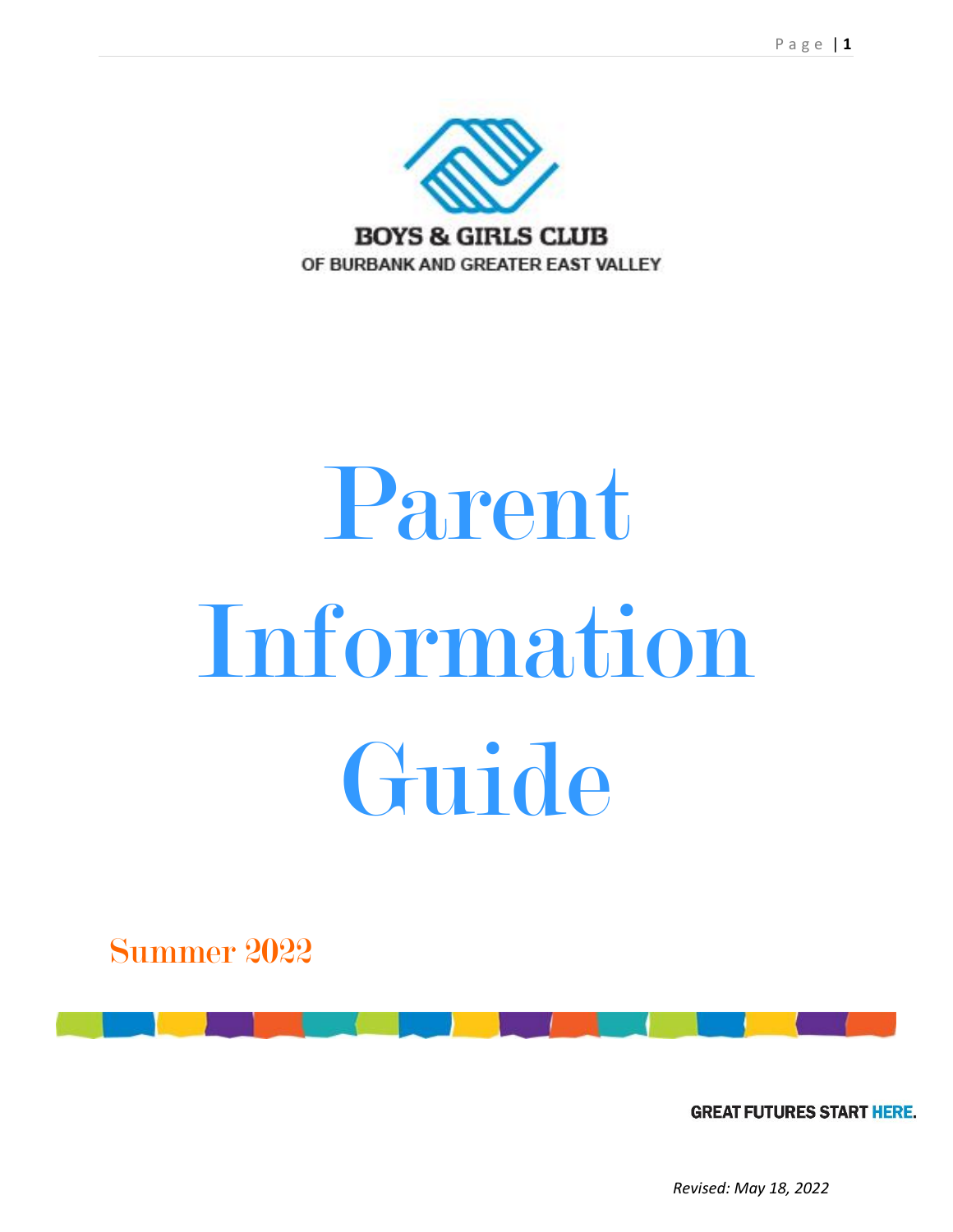#### **Welcome**

Hello Boys & Girls Club parents and welcome to Summer Camp 2022! We are excited to introduce you to our Club's programs and operations. Inside you will find valuable information regarding the Club. We hope you find this useful.

#### **Mission**

To inspire and enable all young people to realize their full potential as productive, responsible, and caring citizens.

#### **Vision**

Provide a world-class Club Experience that assures success is within reach of every young person who walks through our doors, with all members on track to graduate from high school with a plan for the future, demonstrating good character and citizenship, and living a healthy lifestyle.

## **Summer 2022 Program Operating Hours and Dates**

**Main Club\* (serving rising 1th – 12th grade youth)** \*Rising Kindergarten members are allowed only if their older sibling is actively enrolled and attending main club Tuesday, May  $31st$  – Tuesday, August 9<sup>th</sup> 7:30am – 6 pm **Bret Hart Elementary (serving rising Kinder - 5 th grade youth)** Tuesday, May  $31st$  – Tuesday, August 9<sup>th</sup>

7:30am – 6pm

## **Closed**

Memorial Day (Monday, May 30<sup>st</sup>) Fourth of July (Monday, July 4th) Juneteenth (Monday, June  $20<sup>th</sup>$ ) August 9<sup>th</sup>, 11<sup>th</sup> and 12<sup>th</sup>

# **Contact Information Site Phone Number Address Email** Main Club (818) 842-9333 300 E Angeleno Ave Burbank 91502 [membership@bgcburbank.org](mailto:membership@bgcburbank.org) Bret Hart (818) 482-1286 3200 W. Jeffries Ave., Burbank 91504 [BretHart@bgcburbank.org](mailto:BretHart@bgcburbank.org) BHC- Elmwood (818) 433-8390 | 153 W. Elmwood Ave. Burbank 91502 | Elmwood@bgcburbank.org BHC – Peyton Grismer (818)319-1186 1819 Grismer Ave. Burbank 91504 Back Bldg Peytongrismer@bgcburbank.org

| Membership Director            | Priscilla Galvan     | (818) 842-9333 ext. 117 |
|--------------------------------|----------------------|-------------------------|
| V.P. of Operations             | Lupe Herrera         | (818) 842-9333 ext. 120 |
| Program Director               | Arpineh Khodagholian | (818) 842-9333 ext. 122 |
| Teen Program Coordinator       | Jose Alfaro          | (818) 842-9333 ext. 119 |
| Sports & Recreation Director   | Jay Jackson          | (818) 842-9333 ext. 118 |
| D/HH Coordinator               | Elizabeth Suzuki     | (818) 842-9333 ext. 115 |
| Program Director               | Serli Mehrabian      | $(818)$ 303-4862        |
| <b>Financial Office</b>        | Sergio Valles        | (818) 842-9333 ext. 127 |
| <b>Chief Executive Officer</b> | Shanna Warren        | (818) 842-9333 ext. 110 |
|                                |                      |                         |

#### **How to Register**

Parents can register online at [www.bgcburbank.org,](http://www.bgcburbank.org/) and create a parent portal. Parents can also obtain additional information at the Main Club. As a reminder, we do not allow same day enrollment.

#### **High School Members**

High school members must enroll in specific weeks in order to participate in our summer program at the Main Club. There will not be a fee to enroll in desired weeks. Parents must enroll their child no later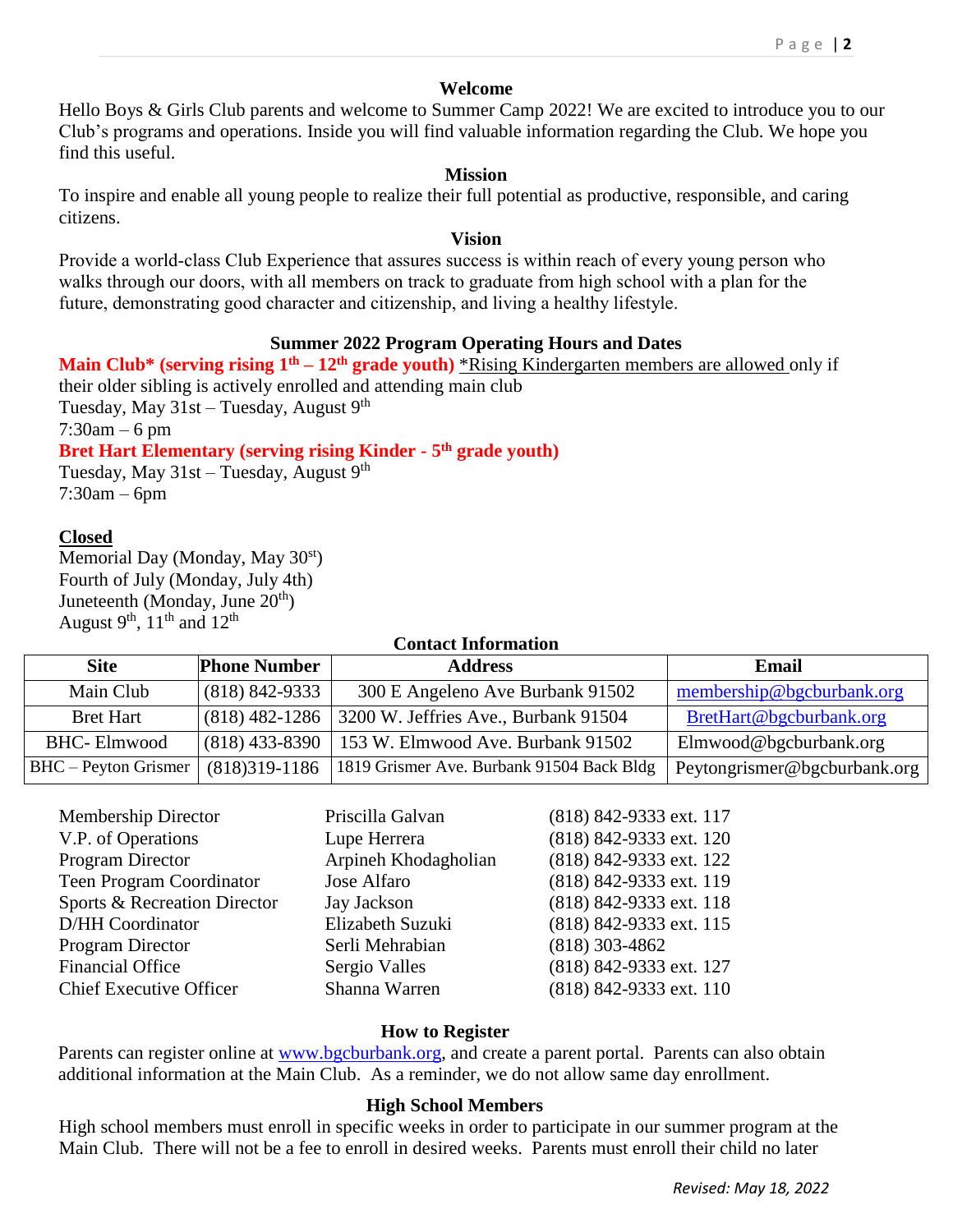than Friday, 5 p.m. to attend the following week. As a reminder, we do not allow same day enrollment. Any member who is not enrolled in a specific week will not be able to participate in the summer program.

**Important**: High school members, who are enrolled throughout the entire summer, will need to attend at least 2-3 times a week to secure their spot. If the member does not attend at least two days a week, they will be removed from future weeks to allow for regular attendance.

| <b>Summer Fees</b>                           |       |  |
|----------------------------------------------|-------|--|
| <b>Registration</b>                          | \$70  |  |
| <b>Weekly Fee</b>                            | \$180 |  |
| <b>Block 1 May 31, 2022 - July 1, 2022</b>   | \$745 |  |
| <b>Block 2 July 5, 2022 - August 9, 2022</b> | \$840 |  |

**Weekly payments must be paid by Friday, 5 p.m. prior to the week your child will be in attendance.** You may pay through the parent portal with a credit card or with cash/check at the Main Club.

**Block 1:** Deadline to purchase is Friday, **May 27th , 2022**

## **Block 2:** Deadline to Purchase is Friday, **July 1st, 2022**

Registration and summer service must be completed and paid at least 1 business day prior of your child's attendance to the program.

## **Refund and Credit Policy**

No refund will be issued for registration, field trips, camp shirts.

Registration and fully unattended weeks can only be refunded only if your child will not be participating in the program and we are notified prior to your child's intended start date.

\* Credits do not apply for Blocks.

## **Weekly fees:**

Fully unattended weeks can be credited towards another week only **if we are notified** no later than Friday midnight prior to the purchased week. We will not issue any refunds/credit for fully unattended weeks if we are notified after the intended session start date. Please notify us by contacting the Membership Director, Priscilla Galvan by email at [priscillagalvan@bgcburbank.org.](mailto:priscillagalvan@bgcburbank.org)

## **No refund/credit will be issued for partially attended weeks.**

**Block fees** are not adjusted to a club member's attendance during the summer day camp. Please note, unattended weeks within the purchased block cannot be credited towards another week or refunded.

## **\*All credits or refunds will automatically be charged a \$30 administration fee per member.**

## **Late Pick-up Fee**

The Club charges a \$1 per minute late pick-up fee after the stated closing time.

## **Financial Aid**

## **Contact: Priscilla Galvan, Membership Director at (818) 842-9333 ext.117**

Financial aid is available to families who qualify. Applications are available at the Main Club and on our website. The Boys & Girls Club of Burbank is able to provide financial aid to those families who need it most. Financial aid comes in varying increments that will help cover the weekly fee. Aid does not cover the registration or block fee. You will be responsible for the registration fee prior to the first day of your child's attendance to the program. Aid is granted to families on the basis of financial need. Each applicant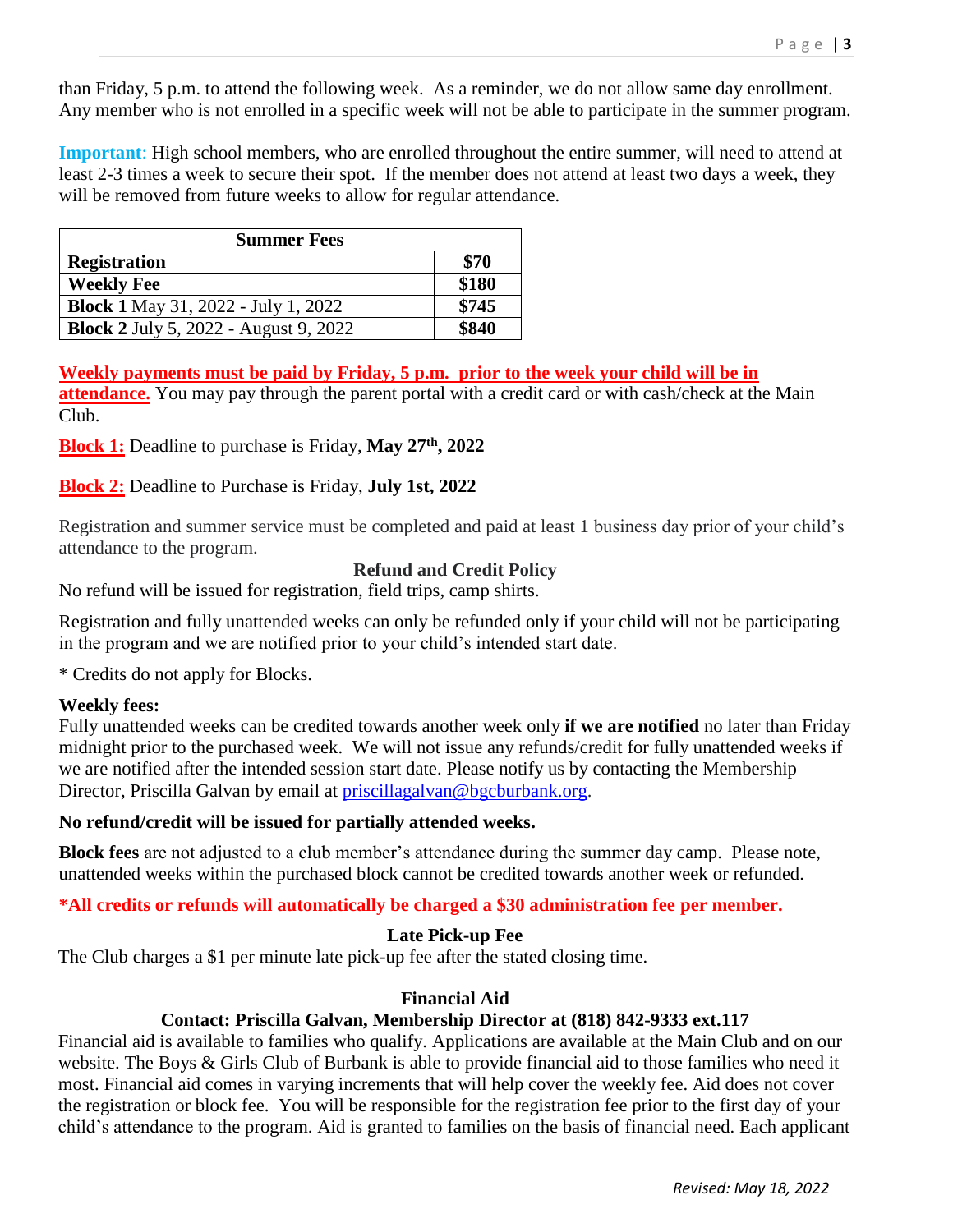must apply annually for fall and summer programming. Please make sure to fill out our summer financial aid application and attach the required documents listed on the application.

Please note: we cannot make copies so please make sure to bring us a copy of your attachments. Once you have completed your packet, please submit it to the Membership department at the Main Club. Once your application has been reviewed, a membership representative will notify you via email or phone call. If approved, you will go on parent portal and pay the financial aid deposit to activate your financial aid. Then, we will receive a notification of your deposit payment and then adjust to your approved weekly rate. Applications are subject to review at any time. **We strongly recommend you submit applications at least one week prior to your child's attendance.**

## **Sign in/Sign Out Procedure and Pick-up Policy**

Our staff will be signing in and out each member. Only parents or guardians listed on parent portal and P.I.G are allowed to pick up the member from the program. **Staff will ask for I.D**. No elementary school aged youth can sign themselves out. No siblings or other individuals under 18 can sign youth out. Members over the age of 12 may sign themselves out if a parent signs and returns a Member Self Sign out Parent Consent to the membership office. If you need a form, please email our Membership Director, Priscilla Galvan at priscillagalvan@bgcburbank.org. Youth are not allowed to exit and enter the club multiple times in a single day. Please note, this does not apply for medical appointments or emergencies. All changes to the pick-up list for any site must be made through parent portal and P.I.G with a signature from the parent/guardian at summer locations.

## **Child Care Resource Center.**

The Boys & Girls Club of Burbank and GEV collaborates with **C**hild **C**are **R**esource **C**enter. In order for BGC Burbank to ensure a smooth enrollment process, please adhere to the following instructions and reminders:

- Parents are required to create a BGC parent portal and pay our Summer camp registration fee
- If the parent wishes to start immediately, they are responsible to pay and enroll their child in our weekly program until our Membership Department receives notice of approval from CCRC. Please note: Once BGC has received confirmation of approval, we will then reimburse the parent all weekly payments, *if applicable*.

CCRC parents will also follow our Club's one-business day enrollment policy. The Club is not responsible in contacting CCRC case managers for approval nor facilitating communication with the parent. All parents must contact their case manager directly and have all documents in line before submitting to Boys & Girls Club. If you have any questions please contact our Membership Director, Priscilla Galvan, [priscillagalvan@bgcburbank.org](mailto:priscillagalvan@bgcburbank.org) (818)842-9333 ext. 117

## **Parking**

**Main Club** - Parking at the Main Club facility is limited. We have visitor parking inside of the parking lot and street parking on Angeleno Ave. Parents are not allowed to park on STAFF numbered parking.

**Bret Harte** – Street parking is available on Ontario St.

Please note: parking can be hectic during the following times,  $7:45$  am  $-9$  am and  $4:30$  pm  $-5:45$  pm. Be sure to plan accordingly.

## **Camp Shirt Policy**

All members are required to wear Summer camp shirts daily during camp hours. Shirts can be purchased for \$8 each at our summer camp locations. As a reminder, all shirt transactions are final. Shirts cannot be exchanged for a smaller or lager size once they are purchased.

## **Personal Items**

Toys, electronics i.e. tablets, or other personal items are not permissible at the Club. There is plenty to do throughout the day at summer camp. If personal items are brought to the Club, staff will confiscate item

*Revised: May 18, 2022*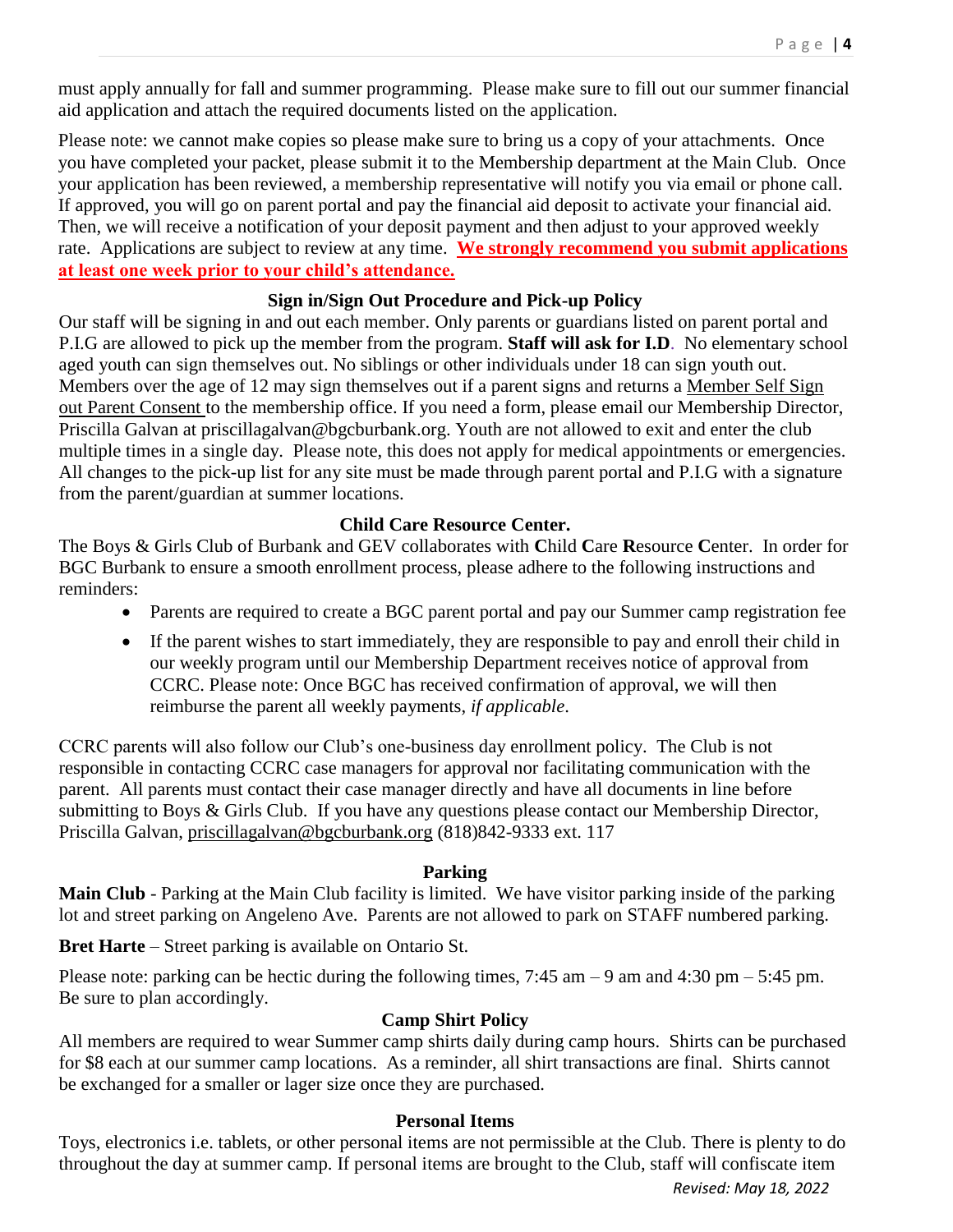and it will be the responsibility of the parent to retrieve their child's property. Reminder: The Club will not be responsible for any lost, stolen or broken/damaged items.

## **Technology Policy**

If your child has a cell phone:

- 1. The Club will not be responsible if phone is lost, stolen or broken/damaged.
- 2. Club member cell phone usage are for emergencies only
- 3. Cell phones must be kept on silent at all times, and used in the front office or an area designated by club staff.

**Please note:** Parents can call the Club's phone number as their primary method of communication.

\*\*The Club *may* allow for the use of devices depending on the program activity. Parents will be notified in advance and will be provided a Bring Your Own Device consent form. If you need a form, please email our Membership Director, Priscilla Galvan at *priscillagalvan@bgcburbank.org*. High School Teens may use their phones at the Club as long as it does not interfere with program participation, disturb others, and phone use remains at a minimal and appropriate at all times. Cell Phone privileges can be revoked if expectations are not met.

#### **Programs**

Our Summer Day Camp program is staffed at an adequate ratio of 1:20 for rising  $1<sup>st</sup> - 12<sup>th</sup>$  grade and 1:10 for rising Kinders to ensure safety. Campers will engage and explore in age appropriate activities within but not limited to our 5 key programs: *Sports & Recreation, Education, The Arts, Health & Wellness, and Character & Leadership*. Programs will be taken place utilizing indoor and outdoor spaces.

## **Covid-19**

The Club will follow the Los Angeles County Public Health Department Covid-19 guidelines if needed.

## **Field Trips**

Field trips are an additional cost and space is limited. Trips are nonrefundable. Field trips will be announced a week in advanced and parents will be able to enroll through parent portal. Parents need to pack a lunch or money to purchase lunch if the trip extends through the lunch period. Members cannot be picked up by guardian from any field trip.

## **Athletic and Recreation Programs**

Tennis, Golf, and Jr. RBI (baseball) athletics programs are additional. Please contact the Sports and Recreation Director, Jay Jackson at [jayjaxjackson@bgcburbank.org](mailto:jayjaxjackson@bgcburbank.org) or (818)842-9333 ext. 118 for more information.

## **Teen Night**

Teen nights will be every Friday night from 6:30 pm  $-$  9:30pm for all rising  $6<sup>th</sup> - 12<sup>th</sup>$  grade members.

## **Snacks and Meals**

Morning Snack 9 am Lunch 12 pm Afternoon Snack 3 pm

**The designated meal times listed above are for all summer camp locations**. The club will not be providing lunch this summer. All club members are required to bring their own sack lunch, and the club will provide afternoon snack only. Packed lunches must be in an insulated container; **food cannot be refrigerated or warmed at the club**. We recommend parents send their child to camp with their own **refillable** water bottle, and labeled with their first and last name. **Important Note:** For safety reasons, members **are not allowed** to bring hot water for Cup Noodles.

## **Court Orders**

The Club requests any current court orders regarding custody/restraining orders be submitted to the Membership Director, Priscilla Galvan. These forms can be emailed to [priscillagalvan@bgcburbank.org](mailto:priscillagalvan@bgcburbank.org) or submitted in person. Then the Membership Director will share with appropriate staff and summer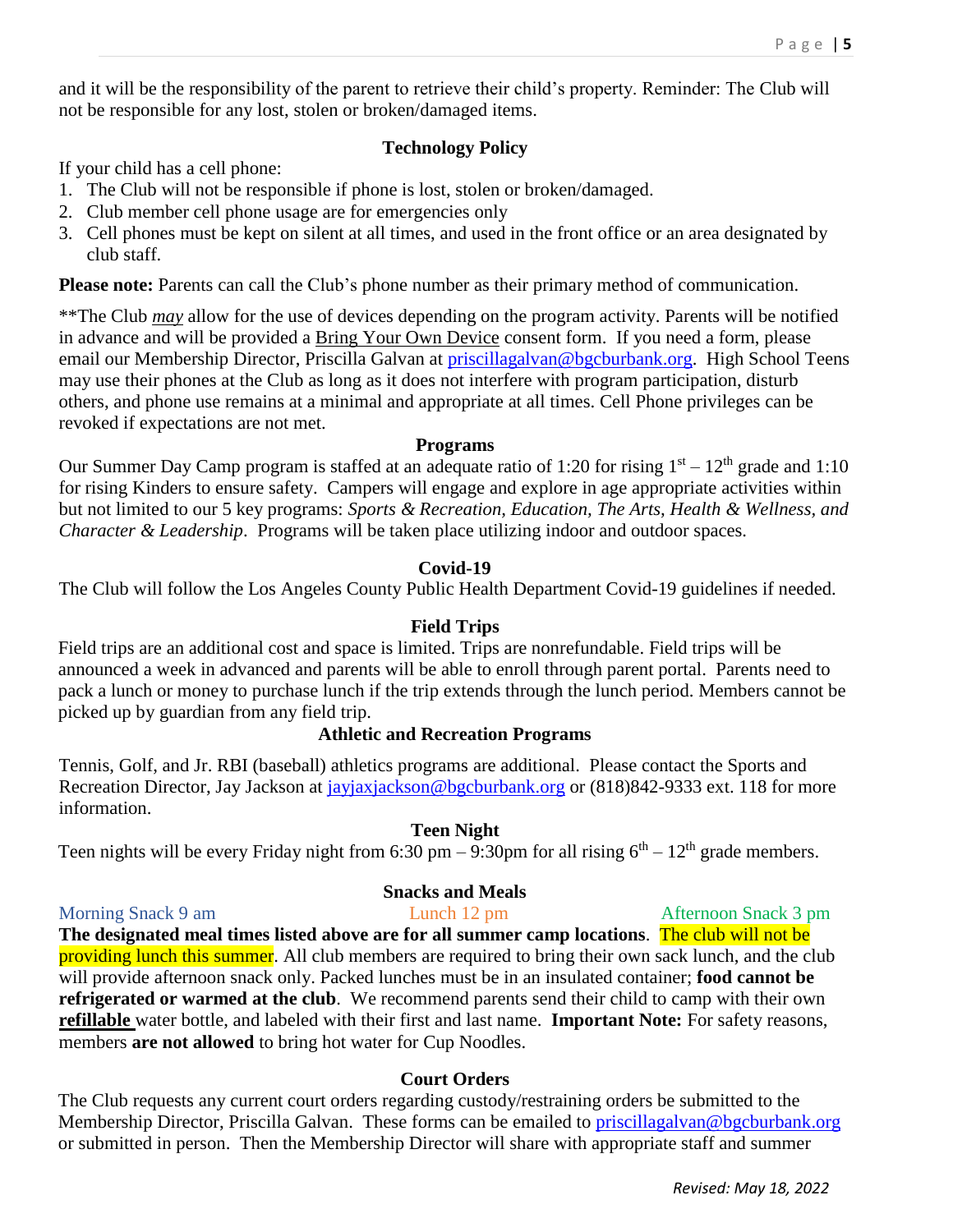location. Parent/guardian are required to inform the Club immediately of any changes in the order. This allows the Club to ensure every child is picked up by the appropriate individual.

## **Accidents and Emergencies**

Club staff are CPR and First Aid Certified. If a child is injured at the Boys & Girls Club, First Aid is applied and an accident report is written. Parents will be notified at pick-up and asked to sign the accident report. If further attention is needed, parents will be contacted immediately. If a child is experiencing a life-threatening emergency, 911 will be called first and parents will then be informed of the situation. In the event of an emergency, Boys & Girls Club follows the standards set forth in the staff crisis management handbook. Staff on Burbank Unified School District campuses follow the District's emergency procedures, which are posted in their rooms.

## **Prescription Medication Policy**

The Boys & Girls Club urges parents to schedule any necessary medication that needs to be taken outside of Club attendance. If the administration of any drug prescribed by a physician requires specific training, such as an injection (OTHER THAN EPI PEN), the Club will be unable to administrator the medication. Such medication will need to be administered outside of Club hours.

If medication must be administered during Club hours, it must be done so in accordance with the following policy.

## **Authorization Requirements**

- *Fo*r a member whose medication must be administered at the Club, a medication distribution form for each medication must be in place before the administration of the medication.

- The medication and signed forms must be returned to the Club location before commencement in the program. The parent or guardian must personally administer the medication.

- The first dose of medication should always be administered at home to ensure there are no allergic reactions to the medication.

**-** Prescribed medication shall be received in the container in which it was dispensed by the licensed prescriber/licensed pharmacist and labeled.

## **Medication Exclusions**

The below listed medications will not be administered at the Club:

- 1. Over the counter medications
- 2. Herbal supplements
- 3. Homeopathic remedies
- 4. Shot administered medication (OTHER THAN EPI PEN)
- 5. Controlled substances

## **Record Keeping and Medication Storage**

A secure area shall be designated for the storage of medication.

## **Self-Administered Medications**

Self-administration of any medication is not permitted at the Club. Members are not permitted to keep medication in their personal belongings.

If any of the policies outlined here are not met, the Club will refuse to administer any medications until all documentation are correctly received.

## **Immunization Records**

Any Club members who are home-schooled are asked to provide the Club with proof of immunization. To provide proof of immunization you may submit copies of documentation of previous vaccinations with appropriate signature(s) to the Membership Director.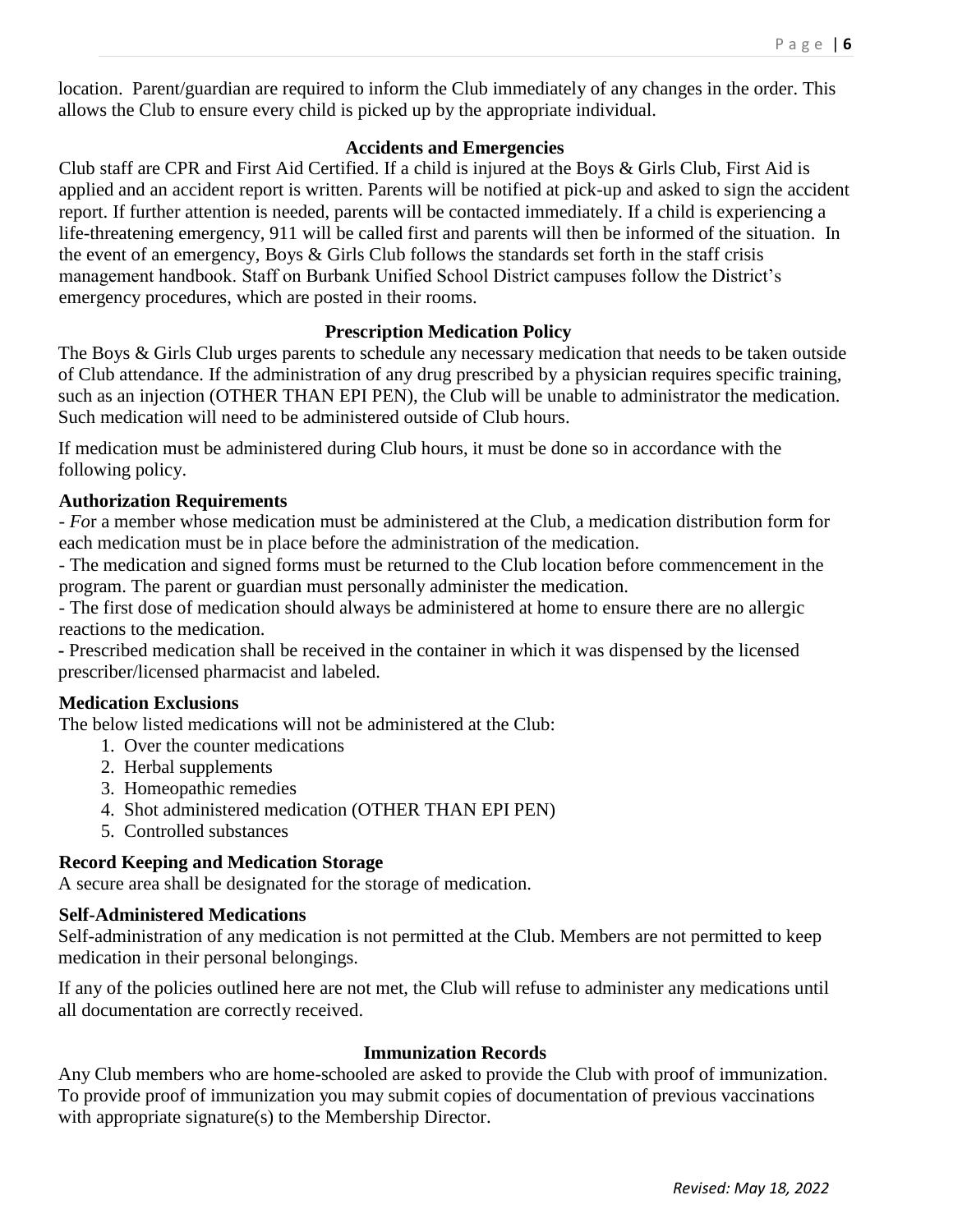### **Discipline**

Boys & Girls Club asks that all youth respect the Club, themselves and each other. We encourage positive reinforcement techniques while communicating with the member. We reward and recognize positive behavior. We have a zero tolerance policy for bullying behavior. When discipline issues arise, Club staff discuss the issue with the child, ask them to engage in our problem solving strategy and then either give a timeout, ask the youth to write an apology letter, or restrict program participation as necessary. When a child has been asked several times to correct behavior that continues or their behavior has endangered the safety of other members, a child will receive a written warning that parents must sign. Continuous or major issues may result in suspensions or expulsions.

#### **Replacement Policy**

Boys & Girls Club of Burbank and Greater East Valley is not liable for any lost or stolen items. If your child loses or breaks Boys & Girls Club property or equipment, the responsibility to replace/repair falls to the member or their family.

#### **Equal Access**

We provide care to all youth who enter our doors, but request that parents understand Boys & Girls Club does not provide one-to-one care. Child aides are welcome at Club sites when they have been cleared with the coordinator through the parent and proof of placement has been provided. Please contact the Membership Director, Priscilla Galvan for more information at [priscillagalvan@bgcburbank.org](mailto:priscillagalvan@bgcburbank.org)

The Boys & Girls Club of Burbank and Greater East Valley has the right to refuse service at any point in time, for any reason, but not limited to, violation of the [Clubs](https://www.lawinsider.com/clause/terms-of-this-agreement) values. We expect all members and parents to respect themselves, respect others, and respect the club.



*Revised: May 18, 2022*